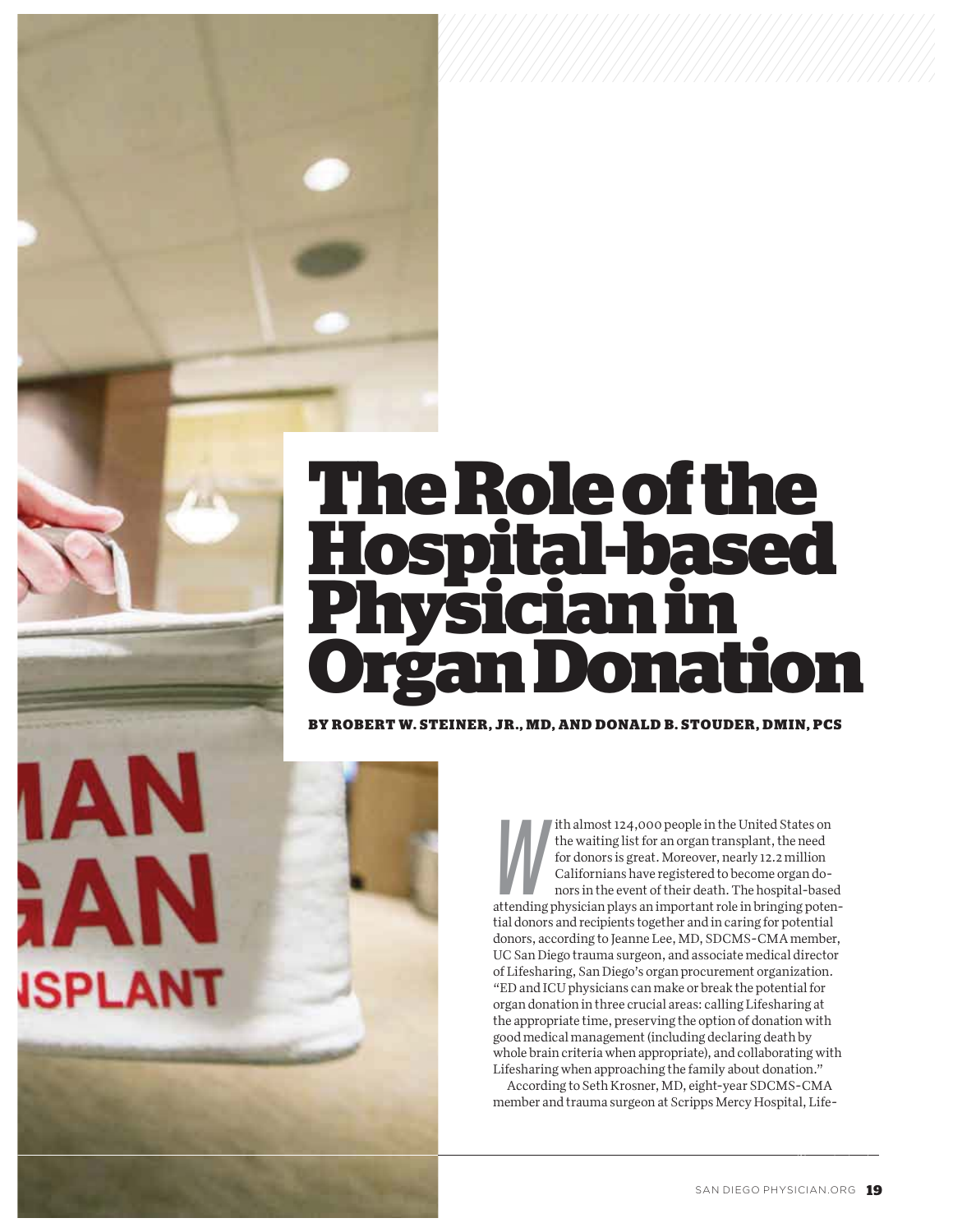### **BIOFTHICS**



## Kyle Jackson

Just weeks before his 28th birthday, well-liked SDSU grad Kyle Jackson appeared to be sleeping. Friends called paramedics when rial Hospital in La Jolla, as 60 family members, friends, and fraternity brothers gathered, hoping against hope he would survive.

Like many of Lifesharing's donors, Kyle's death was sudden and unexpected. Like the majority of Lifesharing donors now, Kyle had

"He never said anything to me about donating his organs," recalls Gramma Betty Jean Moore. "And when I first heard about it, it just made my heart swell because that was the kind of individual Kyle was."

"He valued everybody," says Cheri Pope, a friend. "To think he actually stopped to think, 'Is this something I want to do?' and then to check that box. For him I'm sure it was a very simple thing. He now has the ability to save lives, which is just amazing."

Another friend, Wes Merrit, added, "For those recipients, I really want them to know that they're getting a part of somebody that they're going to become more special. I don't even think they know it yet. I think it is amazing he's saving lives."

Kyle Jackson saved the lives of three people as an organ donor, gave sight to two, and will help heal up to 50 people as a tissue donor. He was honored in the Heroes Collage at the Padres Donate Life game in July. His mom and friends were there to honor him and the precious gift he gave others.

In a touching tribute, friends also honored Kyle in a video played at his Celebration of Life, posted online at www.lifesharing.org/kyle.



sharing is called rapidly (Medicare participation guidelines require notification within one hour) whenever a patient meets certain clinical triggers. "Our cues to call Lifesharing include ventilated patients with a neurological injury (including trauma, bleeds, or anoxia), any patient with return of pulse after CPR who remains unresponsive, and anytime a discussion of DNAR or compassionate extubation is taking place," says Dr. Krosner. "Sometimes our staff will initiate the call right from the trauma bay," he adds. "Most often, the call takes place after admission to the ICU." Following the initial call, Lifesharing staff come onsite to evaluate for donation and, in most cases, will follow from a distance for hours or days until the prognosis becomes clear. Timely referral to organ procurement organizations is considered a national best practice, and improves both overall consent rates while increasing the organs transplanted per donor (OTPD).

If a family begins to consider compassionate extubation, or if the patient appears dead by whole brain criteria, optimal medical management becomes critical in preserving organs for potential transplant. Additionally, if a family desires donation but has chosen DNAR, there can be a bit of a balancing act between honoring the DNAR decision and preserving the organs of a potential donor for transplant. "Optimal ICU care also means preserving the option of donation," says Mathias Kill, MD, trauma surgeon at Sharp Memorial Hospital. "We do that by maintaining as normal a blood pressure as possible, normalizing electrolytes and body temperature, managing oxygenation and organ perfusion, and balancing intake and output," he adds. Dr. Kill also believes that initiating brain death testing when appropriate not only opens a door to donation,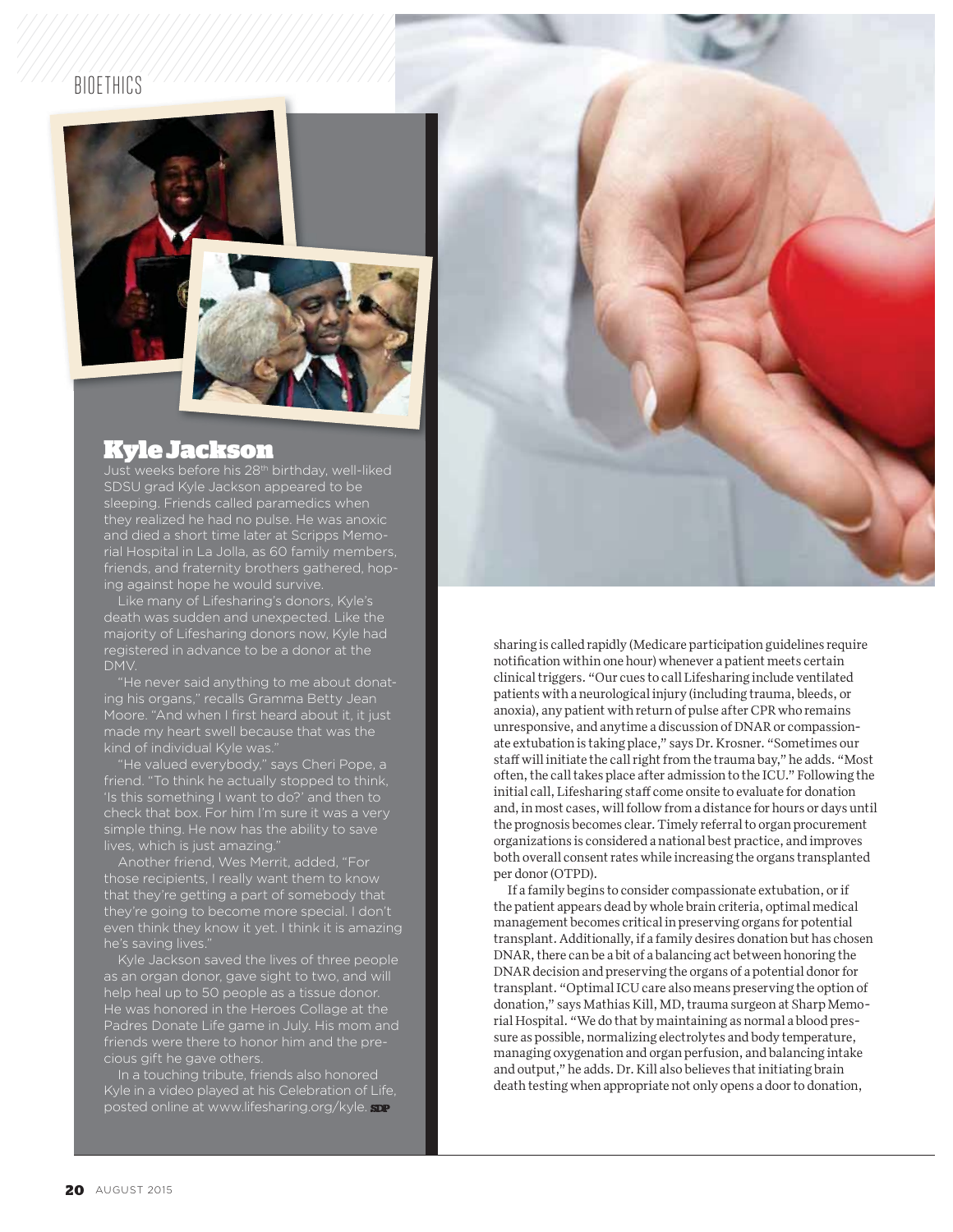

## How the ED or ICU Physician Can Help

Use the acronym NURSE to remember the different steps:

**ORMALIZE Patient: Normalize the vital** signs as best as possible.

NDERSTAND Policy and Process: Hospital P&P and best practices.

**REFER Rapidly: Refer any patients N** meeting the clinical cues for a consult.

SUPPORT Family: Maintain good<br>
Sommunication and support of the family. Refer for social services and spiritual care support as needed.

ENSURE Donor Management: Initiate BD testing as appropriate, and do everything possible to optimize organ function.



## **SDCMS Members:**  Take 50% off new advertising contracts in *San Diego Physician* magazine. Must book by  $10/1/\sqrt{15}$ .

## **Contact Dari Pebdani today for details:**

858-231-1231 dari.pebdani@sdcms.org

*\*New contracts only*



# Do You Have Patients with Peripheral Arterial Disease?

40 volunteer subjects needed for a 12-week study investigating the effects of interrupting and reducing sedentary behavior on arterial health in individuals with PAD.

Please consider providing information to your patients with PAD on this study.

**Overwhelming** evidence shows that individuals with PAD are highly sedentary

**Sedentary** behavior increases the risk of chronic disease and premature mortality.

The basic message to sit less is realistic but we still don't know if sitting less can meaningfully improve the cardiovascular health of your patients.

For more information call Steve Laslovich, Principal Investigator at 760.994.3576 or visit our website at: www.PADActivitystudy.com